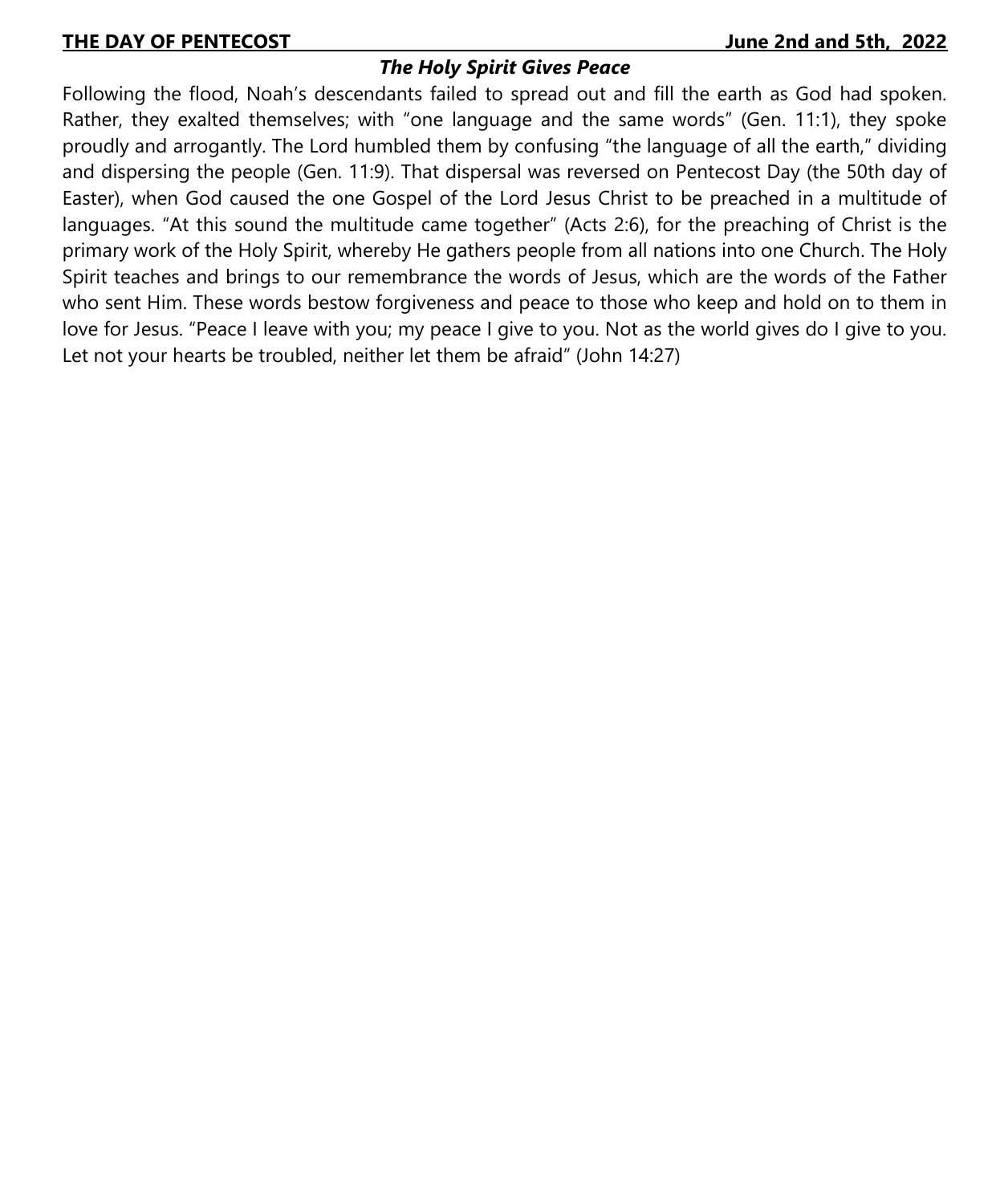## **WORSHIP SERVICE AND BIBLE STUDY INFORMATION**

**WOMEN'S HOME BIBLE STUDY** on the 2nd and 4th Tuesdays at 6:30pm. Please contact Diane Gihring, Kathy Herbst, or the church office for more information.

**TUESDAY ZOOM BIBLE STUDY** will meet on the first Tuesday of the month during the summer to study the Gospel lessons for the month. If you would like the Zoom link, please contact Jaime Greene at jaimelynn581@gmail.com.

**MEN'S BIBLE STUDY** meets on the 2<sup>nd</sup> and 4<sup>th</sup> Saturdays at 8:30am to study the book of Ephesians and is led by Mr. Tom Wartick.

## **CHARITABLE INFORMATION**

**SECOND QUARTER SPECIAL MISSIONS:** For our second quarter missions, our Special Mission offering will support LC-MS Disaster Response Ministry. The ministry reaches out to LCMS congregations and their communities with services that include on-site assessment, emergency relief and development grants, pastor care for LCMS church workers and members, and other resources.

# **CHURCH INFORMATION**

**CANDY DONATIONS:** The New Berlin Fire Department is hosting their annual Flashlight Kids Candy Hunt on July 3<sup>rd</sup> at Malone Park. To help make this successful, they are seeking donations of individually wrapped candy and child friendly trinkets. If you would like to donate any of these items, please place them in the box in the Narthex by June 12.

**CARE AND SHARE:** If you could use a meal, a special visit, or prayers, please let the Care and Share team know by contacting us at careandshare134@gmail.com. We would love to be there for you during sickness, celebrations, or just when you need a smile. If you'd like more information on serving on the Care and Share Committee, please contact Diane Gihring, Kelly Adyniec, or the Church Office.

**SHOW ME THE FATHER**: All men, fathers and sons are invited to a Father's Day Breakfast and movie on Saturday, June 18<sup>th</sup> from 8:30-11am. Please sign up on the bulletin board by June 11 if you plan to attend. If you have any questions, please contact Tom Wartick at 414-719-9562 or the Church Office.

**BOARD MEMBERS**: At this time, the Board of Stewardship, Evangelism, and Trustees are looking for people who would be interested in serving as members of the Board. If you are interested in more information, please contact the Church Office.

**LOVE GOD, LOVE OTHERS**: This summer, our Middle and High School youth will be serving in and around the Milwaukee area each Wednesday for the Stay-at-Home Servant Event. We would love to have you join us! We will be going to Feed My Starving Children in Libertyville, IL on Wednesday, June 22, and Soles for Jesus and Blessed Again Resale on June 29. For more information, please contact Jaime Greene.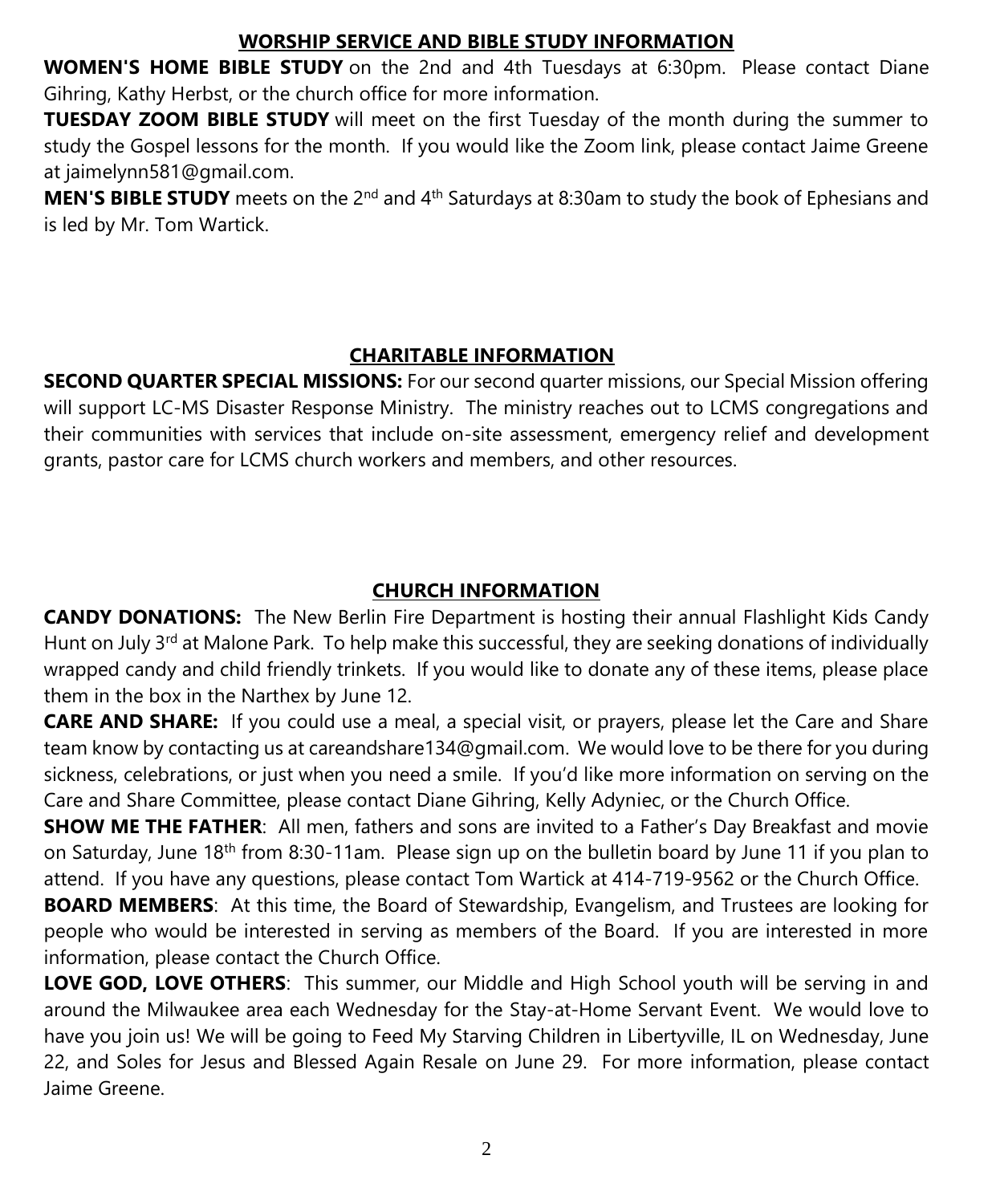**GOD'S BLESSINGS GRADUATES!:** We wish our sincerest congratulations to all of our graduates this year! Whether you are a part of the 33<sup>rd</sup> graduating class of Blessed Savior Preschool, 8<sup>th</sup> grade, High School, or College, we wish you God's richest blessings in the next journey ahead! We are proud of you and your accomplishments!

**ENVELOPE FUNDRAISER:** Last chance to donate to our youth group's trip to Houston for the LCMS Youth Gathering! To participate in this fundraiser, simply grab an envelope off the board and fill it with the amount listed on the front. Drop the envelope in the offering plate or place it in box labeled "Youth Group". The envelope fundraiser will end on Sunday, June 5!

**FELLOWSHIP SNACKS:** We are looking for individuals or families to provide some sweet treats for our fellowship time between services. Treats may be homemade, or store bought and should be brought to church prior to the end of the 8am service. If you are interested, please sign up on the bulletin board.

**OPERATION CHRISTMAS CHILD:** Summer is a great time to collect items for Operation Christmas Child! Summer clothing, flip flops and summer toys all make great box stuffers, so watch for those great sales all summer long!

**FELLOWSHIP HALL SET-UP AND ROOM RESERVATIONS:** If your group is planning to use one of the rooms in the building, please remember to call the church office to reserve the space. If your group is unable to provide the set-up for the room, we ask that you provide the office with at least 2 weeks notice of how you would like it to be set up. Also, please remember to leave the room the way you found it-if you move tables and chairs, we respectfully ask that you move them back.

**YOUNG AT HEART:** All members, ages 65 and older are invited to join us on Thursday, June 16<sup>th</sup> at 11am for a game day! Bring your favorite game, or join in with one of our games. No need to sign up, as lunch plans will be made that day.

**MILITARY MINISTRY:** We continue to collect cancelled stamps, coupons, and care package items throughout the summer. If you have any of these items to donate, please leave them in the bins in the Fellowship Hall marked "Military".

**NEWSLETTER AND BULLETIN ANNOUNCEMENTS:** Please note that the deadline for announcements in the weekly insert is Tuesdays at 12noon. The deadline for The Messenger, our monthly newsletter, is the  $20<sup>th</sup>$  of each month. If you would like items included in either of these, please contact the church office by those dates.

**SUNDAY SCHOOL CARE KITS:** During the summer months, we will be collecting items to assemble personal care kits for Lutheran World Relief. Our Sunday School families will then assemble these kits on kick-off Sunday this fall! We will collect each item for two weeks, and then move to the next item until we have all 6 items collected. Bins for the items will be out in the Narthex. Items needed are a study comb, toothbrush, bath towel, bar soap, and nail clippers. Keep your eyes out for good sales and watch for more information to come!